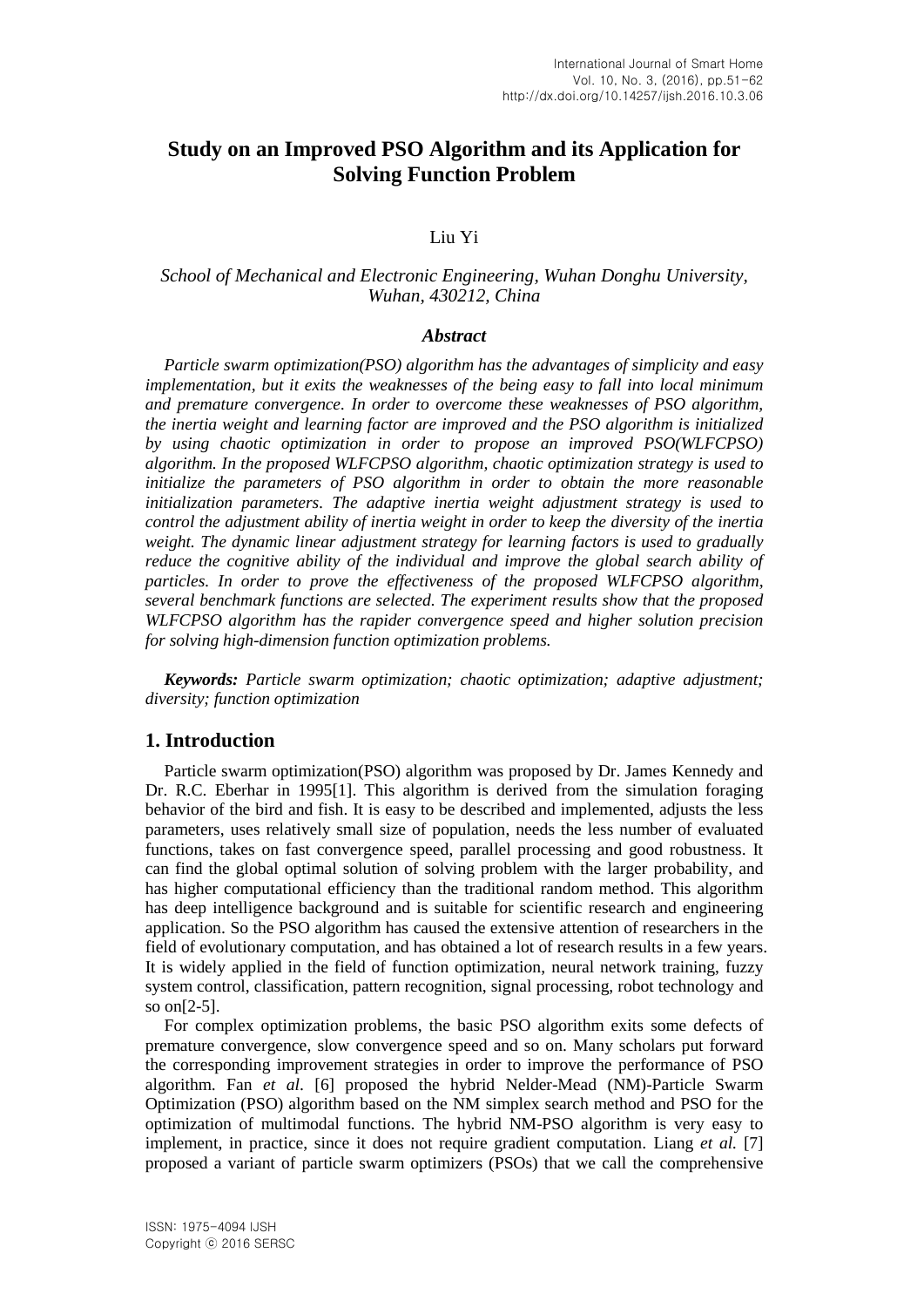learning particle swarm optimizer (CLPSO), which uses a novel learning strategy whereby all other particles' historical best information is used to update a particle's velocity. Kelley *et al*., [8] proposed the use of a weighted sum of Debye functions to approximate more general complex permittivity functions. Chen *et al*., [9] proposed an innovative hybrid recursive particle swarm optimization (HRPSO) learning algorithm with normalized fuzzy c-mean (NFCM) clustering, particle swarm optimization (PSO) and recursive least-squares (RLS) to generate radial basis function networks (RBFNs) modeling system with small numbers of descriptive radial basis functions (RBFs) for fast approximating two complex and nonlinear functions. Lin *et al*., [10] proposed an improved particle swarm optimization (IPSO) algorithm to adapt the learning rates in the backpropagation process of the RBFNs to improve the learning capability. Kao and Zahara[11] proposed a hybrid method combining two heuristic optimization techniques, genetic algorithms (GA) and particle swarm optimization (PSO), for the global optimization of multimodal functions. Hou *et al.,* [12] proposed an improved hybrid particle swarm algorithm, named the multigrouped mutation particle swarm optimization (MMPSO) to enhance the performance of the simple particle swarm optimization method. Seo *et al.*, [13] proposed a auto-tuning multigrouped particle swarm optimization (AT-MGPSO) algorithm for multimodal function optimization. Han *et al*., [14] proposed a new approach coupling adaptive particle swarm optimization (APSO) and a priori information for function approximation problem to obtain better generalization performance and faster convergence rate. Lin *et al*., [15] proposed an improved particle swarm optimization (IPSO) to adapt the learning rates of the recurrent FL-based FNN online. The control performance of the proposed recurrent FL-based FNN controller with IPSO is verified by some simulated and experimental results. Liu *et al*.[16] proposed a radial basis function neural network coupling quantum-behaved particle swarm optimization algorithm (RBF-QPSO). In RBF-QPSO approach, QPSO algorithm is used to find the optimal culture conditions with the established RBF estimator as the objective function. Lin and Wu [17] proposed an efficient learning algorithm, called symbiotic particle swarm optimization (SPSO), combined symbiotic evolution and modified particle swarm optimization for tuning parameters of the recurrent functional neural fuzzy network (RFNFN) . Fan and Chang[18] proposed a novel parallel multi-swarm optimization (PMSO) algorithm with the aim of enhancing the search ability of standard single-swarm PSOs for global optimization of very large-scale multimodal functions. Neyestani *et al.,* [19] proposed a modified PSO (MPSO) mechanism to deal with the equality and inequality constraints in the economic dispatch (ED) problems. Qasem and Shamsuddin[20] proposed a time variant multi-objective particle swarm optimization (TVMOPSO) of radial basis function (RBF) network for improving classification accuracy and diagnosing the medical diseases. Tian *et al*., [21] proposed quantum-behaved particle swarm optimization (QPSO) to estimate the heat source without a priori information on its functional form, which is classified as the function estimation by inverse calculation. Juang *et al.*, [22] proposed an adaptive fuzzy PSO (AFPSO) algorithm, based on the standard particle swarm optimization (SPSO) algorithm. Vaisakh *et al*., [23] proposed an evolving ant direction particle swarm optimization algorithm for solving the optimal power flow problem with non-smooth and non-convex generator cost characteristics. Ganeshkumar *et al*., [24] proposed an enhanced particle swarm optimization (EPSO) based on BLX-α crossover and Non-uniform mutation from Genetic Algorithm (GA) for extracting optimal rule set and tuning membership function for fuzzy logic based classifier model. Tatsumi *et al*., [25] proposed a PSO with a new chaotic system derived from the steepest descent method for a virtual quartic objective function with perturbations having its global minima at the personal and global bests, where elements of each particle's position are updated by the proposed chaotic system or the standard update formula. Qasem *et al*., [26] proposed a new memetic multiobjective evolutionary algorithm applied to a radial basis function (RBF) network design based on multi-objective particle swarm optimization augmented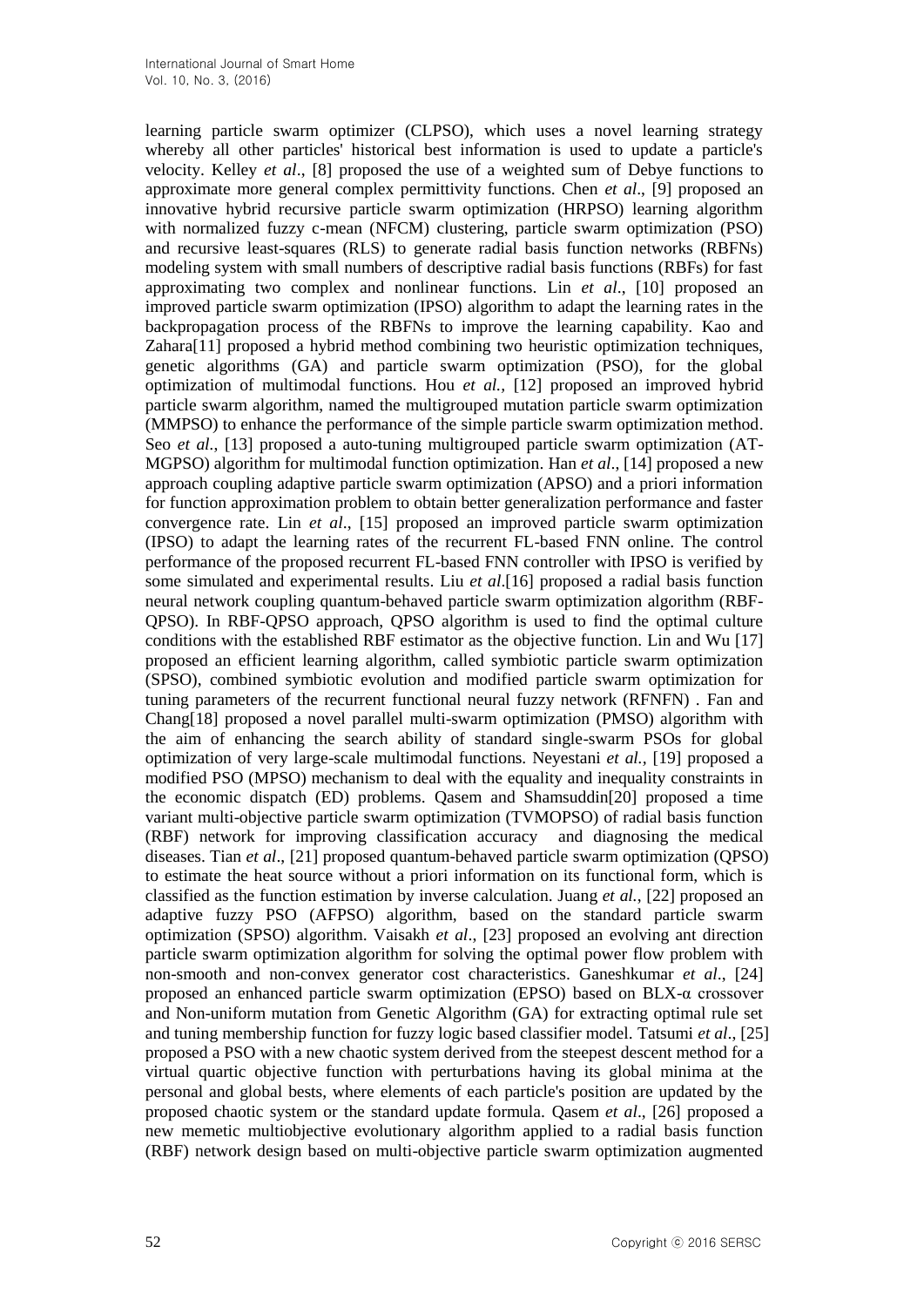with local search features. Jiang *et al*., [27] proposed particle swarm optimization with age-group topology (PSOAG), a novel age-based particle swarm optimization (PSO) for nonlinear function optimization and data clustering problems for performance evaluation. Li *et al.*[28] proposed a novel model (CSPSO-C RBFNN) based on a radial basis function neural network (RBFNN), chaos theory, self-adaptive particle swarm optimization (PSO). The modified PSO algorithm was used to optimize the RBFNN connection weights. Tan *et al*.[29] proposed a composite particle swarm optimization (CPSO) based on combining one particle's historical best information and the global best information into one learning exemplar to guide the particle movement for solving low solution quality and slow convergence speed on multimodal function optimization. Rabanal *et al.,* [30] proposed a parallelizing particle swarm optimization algorithm for functional programming environment. Lu *et al*., [31] proposed an improved dynamic particle swarm optimization algorithm, which uses a new and effective exponential decreasing inertia weight (EDIW) strategy. Yu *et al*., [32] proposed a hybrid particle swarm optimization and genetic algorithm to optimize Radial Basis Function (PSO-GA-RBF) neural network for prediction of annual electricity demand. Li *et al*., [33] proposed a novel model(CSPSO-KHMRBFANN) based on combining chaos theory, self-adaptive particle swarm optimization (PSO) algorithm, K-harmonic means (KHM) clustering and radial basis function artificial neural network (RBF ANN). Abuhasel *et al.,* [34] proposed a hybrid particle swarm optimization (PSO) integrating neural network with fuzzy membership function (NEWFM) technique for epileptic seizure classification tasks based on brain electroencephalography (EEG) signals. Chang [35] proposed a modified particle swarm optimization(PSO) algorithm for solving multimodal function optimization problems.

For the premature convergence, the poor search effect and low convergence precision of basic PSO algorithm for high dimensional function optimization problem, an improved PSO(WLFCPSO) algorithm based on improving the inertia weight and learning factor and chaotic optimization strategy is proposed to improve the optimization performance of the proposed WLFCPSO algorithm. Several benchmark functions are selected to prove the effectiveness of the proposed WLFCPSO algorithm.

The rest of this paper is organized as follows. Section 2 briefly introduces particle swarm optimization. Section 3 proposed an improved ACO algorithm based on improving the inertia weight and learning factor and chaotic optimization strategy. Section 4 introduces the principle and flow of the proposed WLFCPSO algorithm. In this section, the principle and steps of the WLFCPSO algorithm are introduced in detail. Section 5 applies the WLFCPSO algorithm for solving the complex optimization problems. Finally, the conclusions are discussed in Section 6.

## **2. Particle Swarm Optimization**

The PSO algorithm is a population-based search algorithm based on simulating the social behavior of birds[1]. In basic PSO algorithm, individuals, referred to as particles. The positions of particles within the search space are changed based on the social-psychological tendency of individuals in order to delete other individuals. Namely, the velocity( $v$ ) and position( $x$ ) of each particle will be changed by the particle best value ( $pB$ ) and global best value ( $gB$ ). The velocity and position updating of the particle is shown by the followed expression:

$$
v_{ij}(t+1) = w v_{ij}(t) + c_1 r_1 (p B_{ij}(t) - x_{ij}(t)) + c_2 r_2 (g B_{ij}(t) - x_{ij}(t))
$$
\n(1)

$$
x_{ij}(t+1) = x_{ij}(t) + v_{ij}(t+1)
$$
 (2)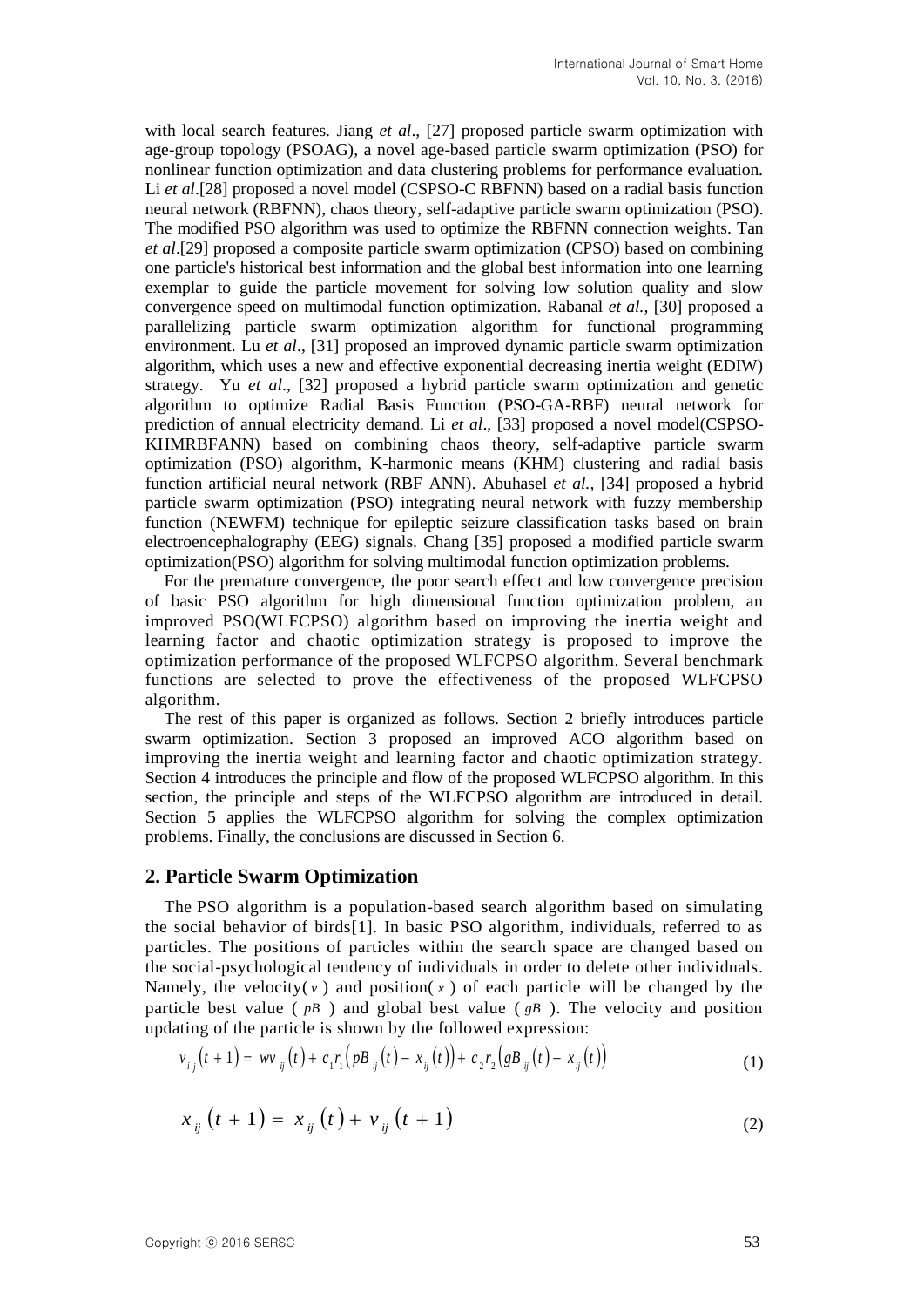where  $v_{i}$   $(t + 1)$ , velocities of particle *i* at iterations *j*,  $x_{ij}$   $(t + 1)$ , positions of particle *i*<sup>th</sup> at iterations  $j^m$ . *w* is inertia weight to be employed to control the impact of the previous history of velocities. t denotes the iteration number,  $c_1$  is the cognition learning factor,  $c_2$ is the social learning factor,  $r_1$  and  $r_2$  are random numbers uniformly distributed in [0, 1]. Generally, the value of each component in *V* can be clamped to the range  $[-V_{max}, V_{max}]$ to control excessive roaming of particles outside the search space.

## **3. Improvement of Basic PSO Algorithm**

Although the PSO algorithm has the advantages of simple structure, less parameters and fast convergence, it is easy to fall into local extreme value, and it can not obtain globally optimal solution. There are two main reasons for this phenomenon: (1) the character of optimization function. (2) due to the inappropriate parameter design and population size of algorithm in the operation process. The two reasons will rapidly disappear the diversity of particles in the process of calculation, and cause the premature phenomenon. The inertia weight and learning factor are improved and the parameters of PSO algorithm is initialized by using chaotic characteristic in order to the global optimization ability in this paper.

### **3.1. Adaptive Inertia Weight Adjustment**

The following index is used to evaluate the premature convergence of population:

$$
\Delta = |f_g - f_p| \tag{3}
$$

where  $f<sub>g</sub>$  is the fitness value of global best particle,  $f<sub>a</sub>$  is the fitness value of all particles,  $f_p$  is the average fitness value of fitness value with better than the  $f_a$ .  $\Delta$  is used to evaluate the premature convergence of population. If  $\Delta$  is smaller, the population tends to be premature convergence.

For the fitness value  $f_i$  of the  $i^h$  particle, adaptive inertia weight adjustment strategy is described as follows:

(1)  $f_i > f_p$ 

At this time, the particle is close to the global optimum value, it is the better particle in the population. So the inertia weight should take the smaller value in order to avoid escaping global optimum value. The inertia weight adjustment of the particle is given:

$$
w = w_{med} - \left| \frac{f_i - f_p}{f_g - f_p} \right| \times (w_{med} - w_{min})
$$
 (4)

where  $w_{min}$  is the minimum value of  $w$ ,  $w_{med}$  is the intermediate value of the range of  $w$ . If the fitness value of the particle is better, the inertia weight of the particle is smaller to strengthen the local optimization.

(2)  $f_a < f_i < f_p$ 

At this time, the particle is the general particle in the population, it has better global optimization ability and local optimization ability. The inertia weight of the particle is adjusted by using the nonlinear decreasing strategy in the following expression.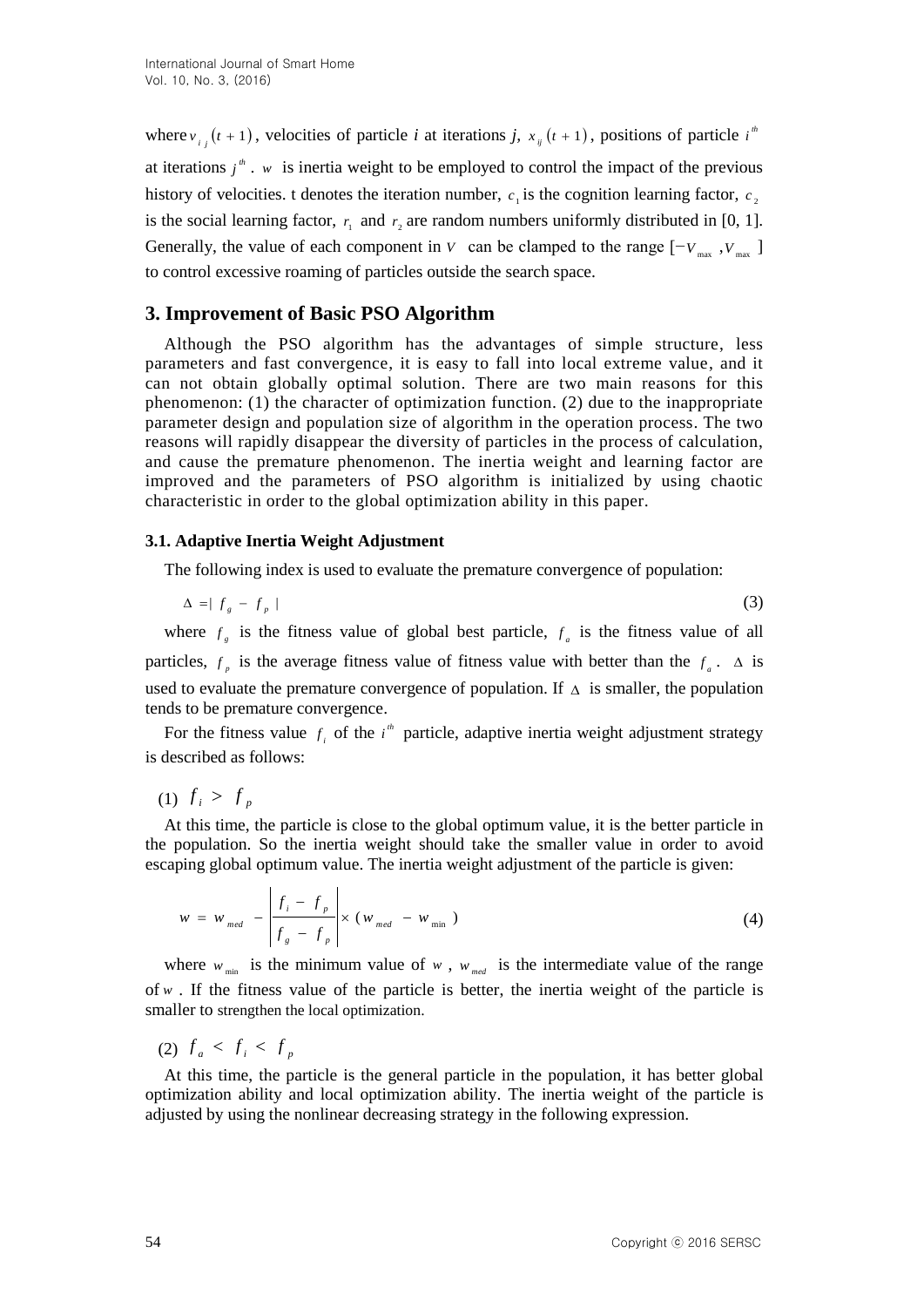$$
w = w_{\text{max}} - (w_{\text{max}} - w_{\text{min}}) \times \frac{t_{\text{I}ter}}{T_{\text{max}}} \tag{5}
$$

where  $t_{\text{iter}}$  is current iteration,  $T_{\text{max}}$  is the maximum number of iteration.

(3)  $f_i < f_a$ 

At this time, the particle is poor particle, which should give a large inertia weight. The inertia weight is adjusted by using the control parameters  $k_1$  and  $k_2$ .

$$
w = 1.5 - \frac{1}{1 + k_1 \times \exp(-k_2 \times |f_g - f_p|)}
$$
(6)

where if the  $k_1$  is more than one, it is used to control the upper bound of w. If the  $k_1$ is larger, the upper bound of  $w$  is larger. If the  $k<sub>2</sub>$  is more than zero, it is used to control the adjustment ability of *w* .

#### **3.2. Chaotic Optimization for Initializing Parameters**

Chaotic optimization is a novel optimization method, which utilizes the unique ergodicity of chaotic system to optimize the search. It does not require the objective function that has continuous and differentiable character. Its basic idea is to generate a set of chaotic variables with the same number of optimization variables, then the chaos is introduced into the optimization variable to take on chaotic state by using carrier mode. At the same time, the ergodicity range of chaotic motion is amplified to the range of optimization variable, then the chaotic variable is directly used to search.

Logistic mapping is a typical chaotic system, and it is used to generate chaotic variable. The mapping expression is given:

$$
z_{k+1} = \mu z_k (1 - z_k) \qquad k = 1, 2, 3, 4, \cdots, \mu \in (2, 4]
$$
 (7)

where  $\mu$  is control parameter, when  $\mu = 4.0$  and  $0 \le z_k \le 1$ , Logistic is complete in a state of chaos. The chaotic characteristics of  $\mu = 4.0$  is used In this paper.

#### **3.3. Improvement of Learning Factors:**

In the PSO algorithm, the values of learning factors reflect the intensity of information exchange between particles. The values and proportional relationship of learning factors  $(c_1 \text{ and } c_2)$  determine the motion direction of particles and the convergence results of the algorithm. It can be seen that larger or smaller values of learning factors are not conducive to the optimization of particles. The influences of learning factors are considered in here, so a dynamic linear adjustment strategy for learning factors is proposed in this paper. The expression is given:

$$
\begin{cases}\nc_1 = 2.4 - \frac{1.4t_{\text{Iter}}}{T_{\text{max}}}\nc_2 = 0.9 + \frac{1.6t_{\text{Iter}}}{T_{\text{max}}}\n\end{cases}
$$
\n(8)

In here, learning factor  $c_1$  can be linearly reduced with the number of iterations and learning factor  $c_2$  can be linearly increased with the number of iterations. The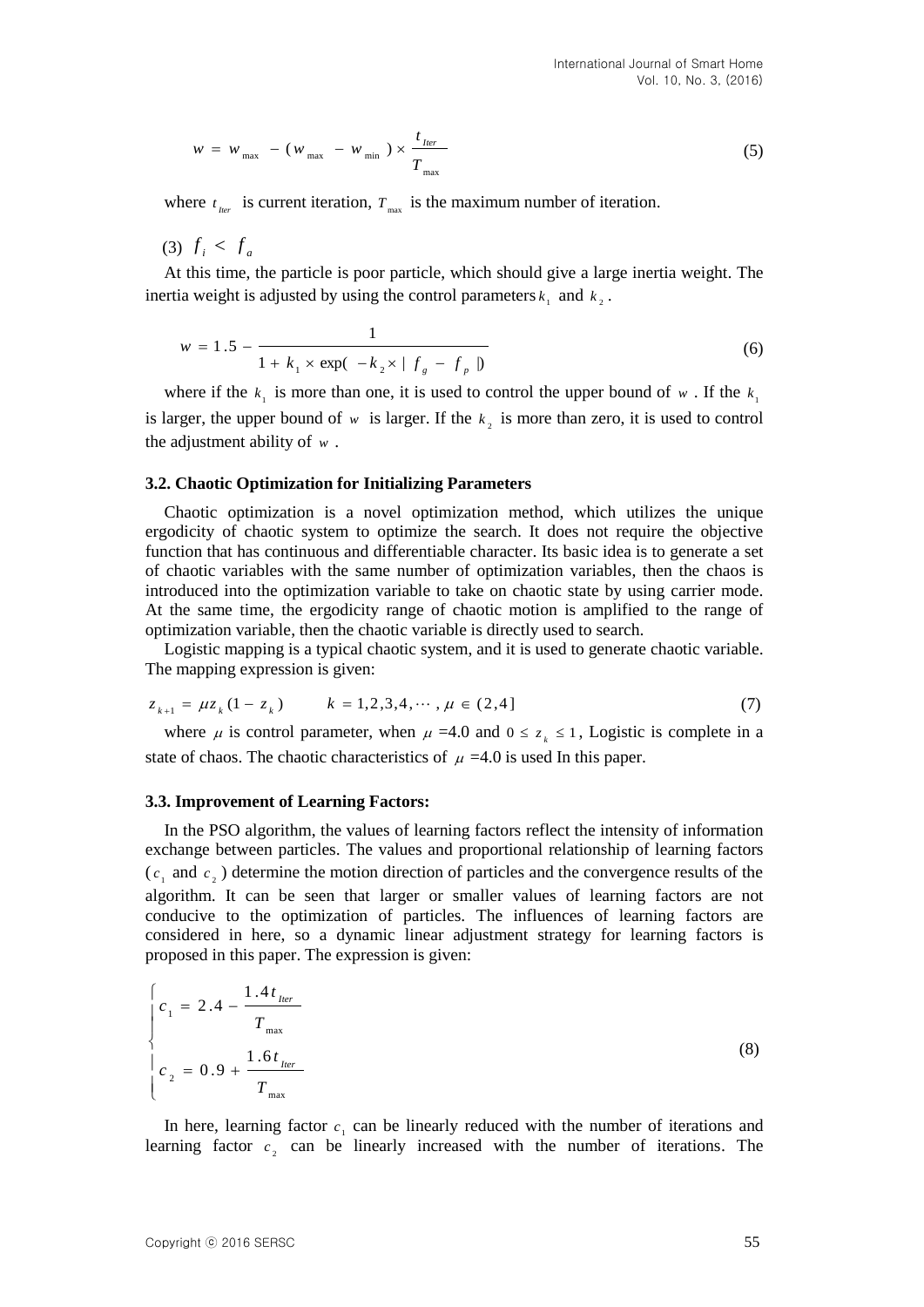improvement of learning factors gradually reduces the cognitive ability of the individual and improve the global search ability of particles when the number of iterations is increased. In the early time of the algorithm, this strategy can improve the global search ability of particles in the whole search space. In the end of the algorithm, this strategy can converge to the global optimum to the particles.

## **4. Principle and Flow of the WLFCPSO Algorithm**

In the basic PSO algorithm, when the particle find a current best position, other particles in the neighborhood filed will quickly move this particle. If the best position is a local optimum value, the particles in the population will be unable to research in the solution space. So it is easy to fall into local extremum value, and does not provide a mechanism for escaping from local optimal solution. In order to make the large search space for finding the possible solution space of the optimal solution, and fully and effectively use the historical knowledge, the search is focused on the possible space of the optimal solution in order to converge to the global optimum with greater probability. So the adaptive inertia weight adjustment strategy, chaotic optimization strategy and dynamic linear learning factor adjustment strategy are introduced into the basic PSO algorithm in order to propose an improved PSO(WLFCPSO) algorithm. In the proposed WLFCPSO algorithm, chaotic optimization strategy is used to initialize the parameters of PSO algorithm in order to obtain the more reasonable initialization parameters. The adaptive inertia weight adjustment strategy is used to control the adjustment ability of inertia weight in order to keep the diversity of the inertia weight. The dynamic linear adjustment strategy for learning factors is used to gradually reduce the cognitive ability of the individual and improve the global search ability of particles.

The flows of the proposed WLFCPSO algorithm are described:

**Step1**. Initialize parameters

Randomly generate population size( $m$ ), the number of maximum iteration( $T_{\text{max}}$ ), fitness error( $\varepsilon$ ), and other relevant parameters.

**Step2**. Dynamically initialize the position and velocity of each particle

Randomly generate n-dimensional vectors  $Z_1 = (Z_{11}, Z_{12}, \dots, Z_{1n})$ , the value of each component is between  $0$  and  $1$ ,  $n$  is the number of variables in the objective function. According to equation(7), *n* vectors( $z_1$ ,  $z_2$ ,  $z_3$ , ...,  $z_n$ ) are obtained. Then each

component of  $z_i$  is carrier to the corresponding variable interval.

**Step3**. Calculate the fitness value of each particle

According to the objective function, the fitness value of each particle is calculated. The *M* solutions of the better performance are selected from the initial population (*N*) as the initial solution.

**Step4**. The best position of particle is *Pbest* and global best of population is *Gbest* .

**Step5**. If the fitness of particle is better than *Pbest* , the current fitness is set as *Pbest* . The optimal individual extreme value is selected as *Gbest* .

**Step6**. The velocity and position of the particle is updated according to the equation(1) and equation(2).

**Step7**. The optimal position  $P_g = (P_{g1}, P_{g2}, P_{g3}, \dots, P_{gD})$  is dynamically optimized.

**Step8**. The corresponding adaptive strategies are used according to the different fitness value of the particle. The inertia weight is adjusted according to the equation(3) to equation(6). The learning factors are adjusted according to the equation(8). Then return to Step<sub>3</sub>.

**Step9**. Determine the end condition meets the termination. If it meets the termination, next to Step.10. Otherwise return to Step 3.

**Step10**. Output the global optimal position.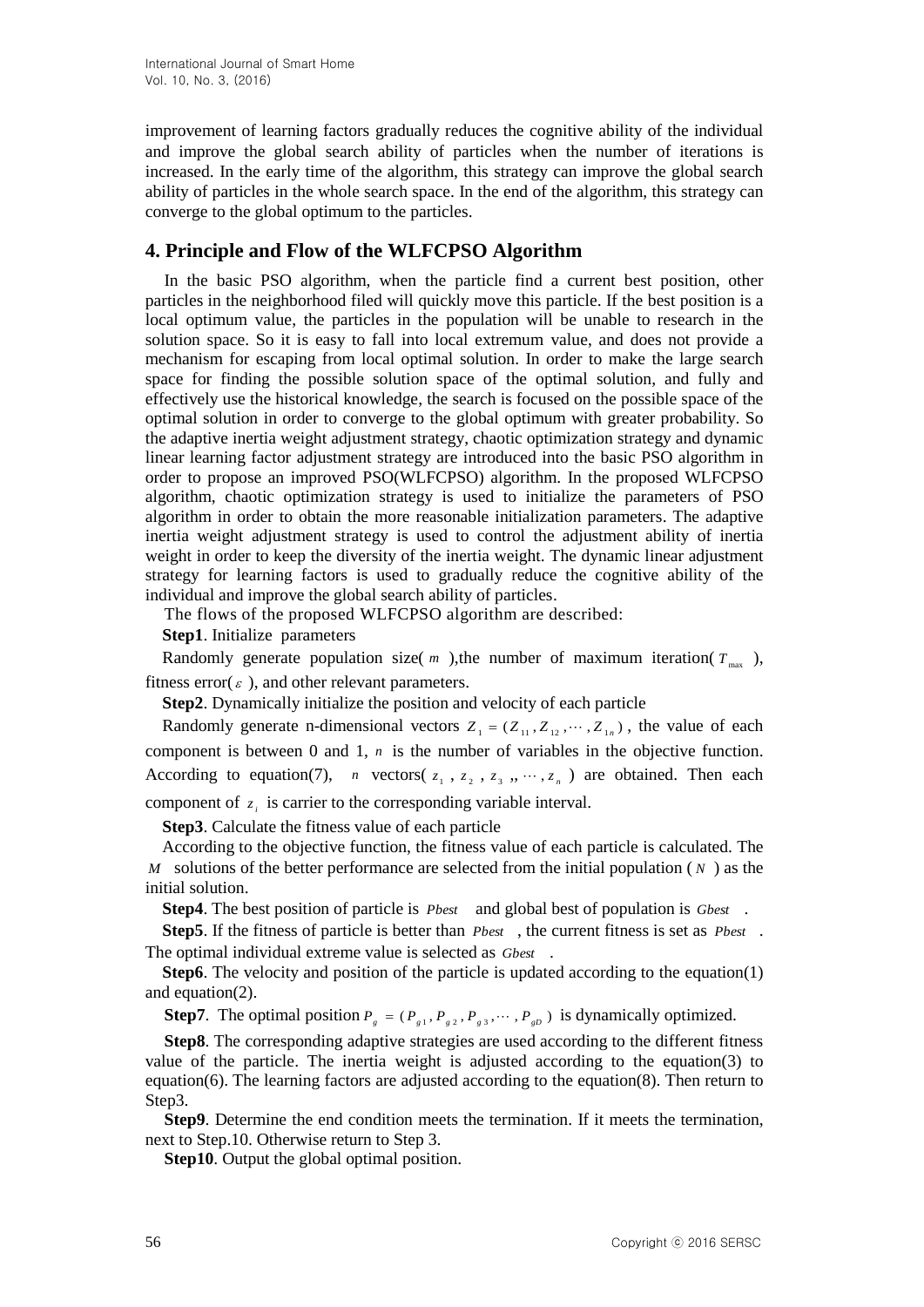## **5. Experimental Results and Comparative Analysis**

In order to prove the performance of the proposed WLFCPSO algorithm, several benchmark functions are selected in this paper. At the same time, the basic PSO algorithm, chaotic PSO(CPSO) algorithm and quantum PSO(QPSO) algorithm are selected to compare with the proposed WLFCPSO algorithm. The initial parameters of the basic PSO, CPSO and QPSO algorithms are selected after testing. The selected ones are those that gave the best computational results. The initial parameters are obtained as follows: population size  $m = 70$ , the number of maximum iteration  $T_{\text{max}} = 500$ , fitness error  $\varepsilon = 0.001$ , max velocity  $v_{\text{max}} = 100$ . The experiment environment is: Matlab 2010b, hardware configuration: the Pentium IV, 2.0GB RAM with Windows 7 operation system. Each algorithm is independently run 30. Several benchmark function expressions from the famous benchmarks are shown in Table 1.

| <b>Function</b> | <b>Function Expression</b>                                                                                                                                                             | Optimum | Range                         |
|-----------------|----------------------------------------------------------------------------------------------------------------------------------------------------------------------------------------|---------|-------------------------------|
| $f_1$           | $f(x) = \sum x_i^2$                                                                                                                                                                    |         | $f_{\min} = 0$ [-100,100]     |
| f <sub>2</sub>  | $D-1$<br>$f(x) = \sum 100 (x_{i+1} - x_i^2)^2 + (x_i - 1)^2$                                                                                                                           |         | $f_{\min} = 0$ [-2.048,2.048] |
| f <sub>3</sub>  | $f(x) = \sum_{i=1}^{n} i x_i^4 + random$ [0,1)                                                                                                                                         |         | $f_{\min} = 0$ [-2.56,2.56]   |
| $f_{\rm A}$     | $f(x) = \sum_{i} (x_i^2 - 10 \cos(2\pi x_i) + 10)$                                                                                                                                     |         | $f_{\min} = 0$ [-50, 50]      |
|                 | $f_5$ $f(x) = -20 \exp(-0.2 \sqrt{\sum_{i=1}^{n} \frac{x_i^2}{n}}) - \exp(\sum_{i=1}^{n} \cos(2\pi x_i)/n) + 20 + e$ $f_{\min} = 0$                                                    |         | $[-32, 32]$                   |
| $f_{6}$         | $f(x) = \sum_{i=1}^{\infty} (y_i^2 - 10 \cos(2\pi y_i) + 10)$<br>$i=1$<br>$y_i = \begin{cases} x_i, if \mid x_i \ge 0.5 \\ round \quad (2x_i) / 2, if \mid x_i \mid < 0.5 \end{cases}$ |         | $f_{\min} = 0$ [-50,50]       |

### **Table 1. Benchmark Function Expression (30D)**

In order to describe the performance of these algorithms, the best optimal value and average value are selected to illuminate the performance of proposed WLFCPSO algorithm. The experiment results are shown in Table 2.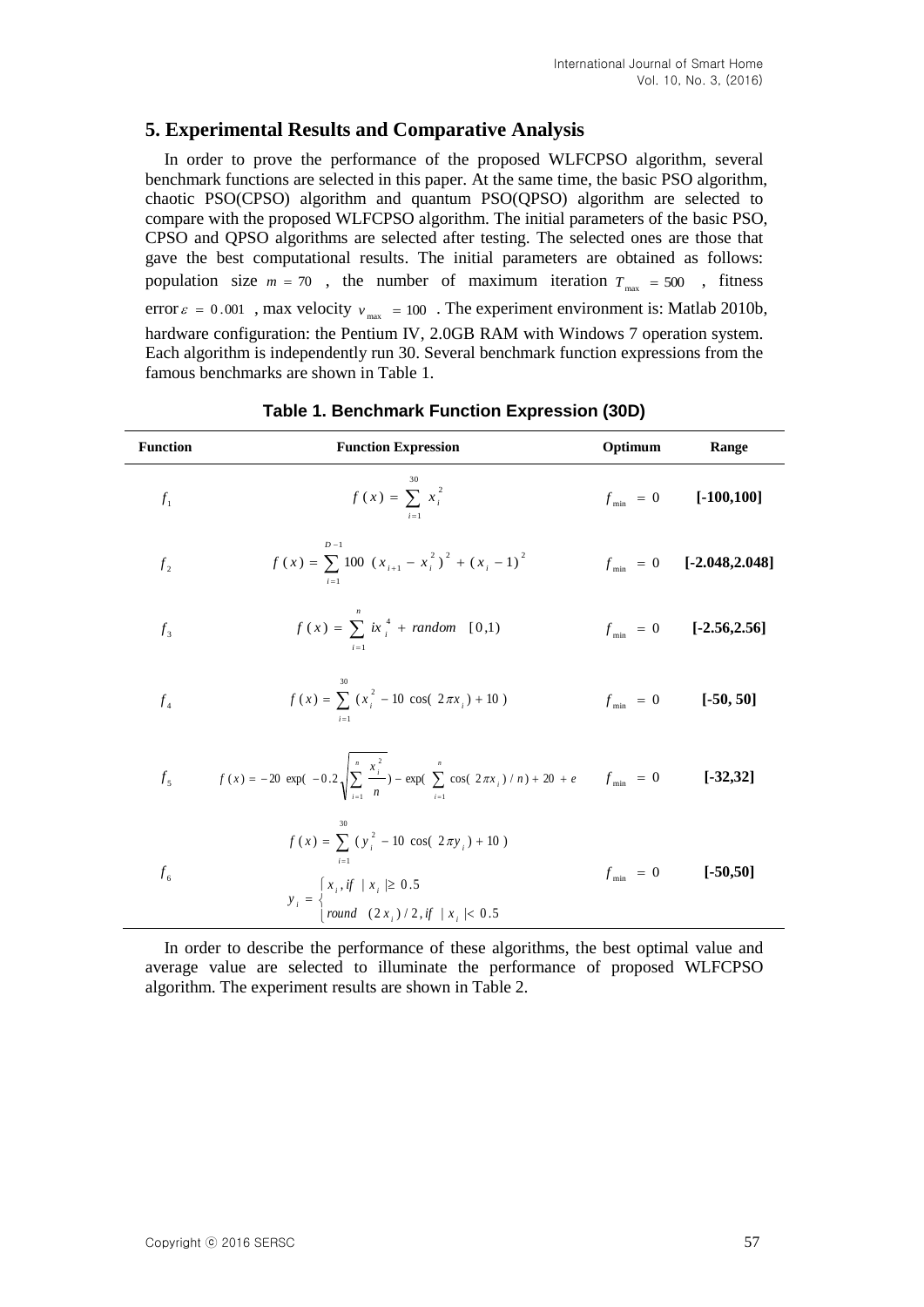| <b>Function</b>             | <b>Method</b>  | <b>Optimal</b> value | Min value      | Average value  |
|-----------------------------|----------------|----------------------|----------------|----------------|
|                             | <b>PSO</b>     | $\boldsymbol{0}$     | 6.256 271e-005 | 3.203 604e-004 |
|                             | <b>CPSO</b>    |                      | 1.357 462e-030 | 2.447 328e-018 |
| $f_1$                       | <b>QPSO</b>    |                      | 4.503 065e-032 | 3.814 395e-020 |
|                             | <b>WLFCPSO</b> |                      | 7.540 732e-042 | 5.960 463e-024 |
|                             | <b>PSO</b>     | $\overline{0}$       | 1.863 064e-000 | 5.243 864e+001 |
|                             | <b>CPSO</b>    |                      | 8.264 074e-004 | 3.074 851e-003 |
| f <sub>2</sub>              | <b>QPSO</b>    |                      | 3.064 861e-005 | 1.645 917e-003 |
|                             | <b>WLFCPSO</b> |                      | 3.064 972e-007 | 3.940 562e-004 |
|                             | <b>PSO</b>     | $\boldsymbol{0}$     | 2.046 682e-012 | 4.742 803e-010 |
|                             | <b>CPSO</b>    |                      | 4.647 073e-062 | 7.906 532e-048 |
| $f_3$                       | <b>QPSO</b>    |                      | 2.943 682e-065 | 1.734 832e-050 |
|                             | <b>WLFCPSO</b> |                      | 1.634 801e-077 | 5.946 830e-061 |
|                             | <b>PSO</b>     | $\boldsymbol{0}$     | 5.745 074e-010 | 4.046 034e-007 |
|                             | <b>CPSO</b>    |                      | 7.463 880e-011 | 3.754 608e-008 |
| $f_4$                       | <b>QPSO</b>    |                      | 1.463 964e-014 | 9.432 869e-012 |
|                             | <b>WLFCPSO</b> |                      | 3.534 8015-019 | 2.463 765e-016 |
|                             | <b>PSO</b>     | $\boldsymbol{0}$     | 2.745 886e-007 | 6.953 068e-006 |
|                             | <b>CPSO</b>    |                      | 6.643 856e-011 | 4.708 327e-009 |
| $f_{\scriptscriptstyle{5}}$ | <b>QPSO</b>    |                      | 3.846 582e-013 | 6.074 681e-011 |
|                             | <b>WLFCPSO</b> |                      | 6.457 092e-017 | 8.192 326e-015 |
|                             | <b>PSO</b>     | $\boldsymbol{0}$     | 3.836 005e-003 | 3.843 845e-001 |
|                             | <b>CPSO</b>    |                      | 4.128 640e-007 | 2.463 892e-005 |
| $f_{\rm 6}$                 | <b>QPSO</b>    |                      | 1.871 473e-010 | 3.224 083e-007 |
|                             | <b>WLFCPSO</b> |                      | 3.843 065e-017 | 8.137 404e-013 |

|  | Table 2. The Experimental Results (30D) |  |
|--|-----------------------------------------|--|
|--|-----------------------------------------|--|

As can be seen from Table 2, for the given six benchmark functions, the proposed WLFCPSO algorithm can obtain the best solution for all six benchmark functions by observing and analyzing the experiment results. And the proposed WLFCPSO algorithm has better optimization performance than the basic PSO algorithm, CPSO algorithm and QPSO algorithm. So the experiment results prove that the proposed WLFCPSO algorithm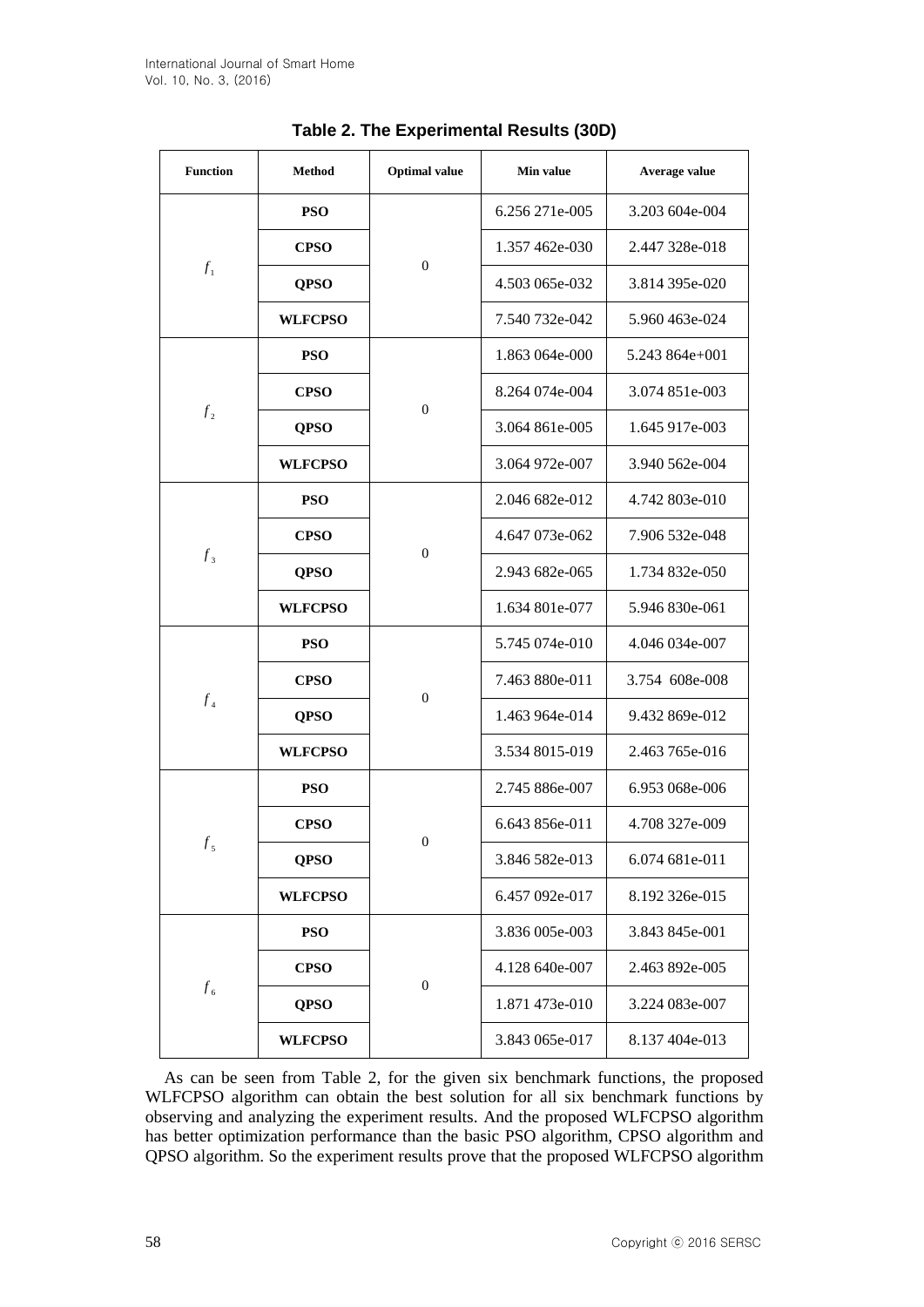takes on the better searching ability. The comparison results show that the proposed WLFCPSO algorithm is more capable to obtain the global optimization solution and overcome the premature phenomenon for the high-dimensional function problems. So the proposed WLFCPSO algorithm has higher solving accuracy for complex function.

## **6. Conclusion**

The PSO algorithm is based on social adaptation of knowledge for working, and all individuals are considered to be of the same generation. It has many advantages, such as the simple algorithm, the fewer control parameters and good convergence performance, and so on. But it is easy to fall into local extremum value, and does not provide a mechanism for escaping from local optimal solution. So the adaptive inertia weight adjustment strategy, chaotic optimization strategy and dynamic linear learning factor adjustment strategy are introduced into the basic PSO algorithm to make the large search space for finding the possible solution space of the optimal solution, and fully and effectively use the historical knowledge. An improved PSO(WLFCPSO) algorithm is proposed in this paper. In order to prove the performance of the proposed WLFCPSO algorithm, six benchmark functions are selected. And the basic PSO algorithm, chaotic PSO(CPSO) algorithm and quantum PSO(QPSO) algorithm are selected in order to prove the optimization performance of the proposed WLFCPSO algorithm. The comparison results show that the proposed WLFCPSO algorithm is more capable to obtain the global optimization solution and overcome the premature phenomenon for the high-dimensional function problems.

### **References**

- [1] J. Kennedy and R. C. Eberhart, "Particle swarm optimization", Proc IEEE Intentional Conference on Neural Networks.Piscataway, NJ:IEEE Press, (**1995**), 1942-1948.
- [2] W. Deng, H. M. Zhao, J.J. Liu, X.L. Yan, Y.Y. Li, L.F. Yin, C.H. Ding, "An improved CACO algorithm based on adaptive method and multi-variant strategies", Soft Computing, vol. 19 no. 3, (**2015**), pp. 701- 713.
- [3] O. E. Turgut, M.S. Turgut, M.T. Coban, "Chaotic quantum behaved particle swarm optimization algorithm for solving nonlinear system of equations", Computers and Mathematics with Applications, vol. 68, no. 4, (**2014**), pp. 508-530.
- [4] W. Deng, R. Chen,B. He, Y.Q. Liu, L.F. Yin, J.H. Guo, "A novel two-stage hybrid swarm intelligence optimization algorithm and application", Soft Computing, vol. 16, no. 10, (**2012**), pp. 1707-1722.
- [5] W. Deng, R. Chen, J. Gao, Y.J. Song, J.J. Xu, "A novel parallel hybrid intelligence optimization algorithm for a function approximation problem" Computers and Mathematics with Applications, vol. 63, no. 1, (**2012**), pp. 325–336.
- [6] S.K.S. Fan,Y.C. Liang, E. Zahara."Hybrid simplex search and particle swarm optimization for the global optimization of multimodal functions.Engineering Optimization", vol. 36, no. 4, (**2004**), pp. 401-418.
- [7] [J.J. Liang, A.K. Qin, P.N. Suganthan, S. Baskar, "Comprehensive learning particle swarm optimizer for global optimization of multimodal functions", IEEE Transactions on Evolutionary Computation, vol. 10, no. 3, (**2006**), pp. 281-295.
- [8] D.F. Kelley, T.J. Destan, R.J. Luebbers, "Debye function expansions of complex permittivity using a hybrid particle swarm-least squares optimization approach", IEEE Transactions on Antennas and Propagation, vol. 55, no. 7, (**2007**), pp. 1999-2005.
- [9] [C.Y. Chen, H.M. Feng,F. Ye, "Hybrid recursive particle swarm optimization learning algorithm in the design of radial basis function networks," Journal of Marine Science and Technology, vol. 15, no. 1, (**2007**), pp. 31-40.
- [10] F.J. Lin,L.T. Teng, M.H. Yu. "Radial basis function network control with improved particle swarm optimization for induction generator system", IEEE Transactions on Power Electronics, vol. 23, no. 4, (**2008**), pp. 2157-2169.
- [11] Y.T. Kao, E. Zahara. "A hybrid genetic algorithm and particle swarm optimization for multimodal functions" Applied Soft Computing Journal, vol. 8, no. 2, (**2008**), pp. 849-857.
- [12] Z.X. Hou, Y.C. Zhou,H.Q. Li, "Multimodal function optimization based on improved hybrid particle swarm optimization", Journal of Information and Computational Science, vol.5, no. 5, (**2008**), pp. 2317- 2323.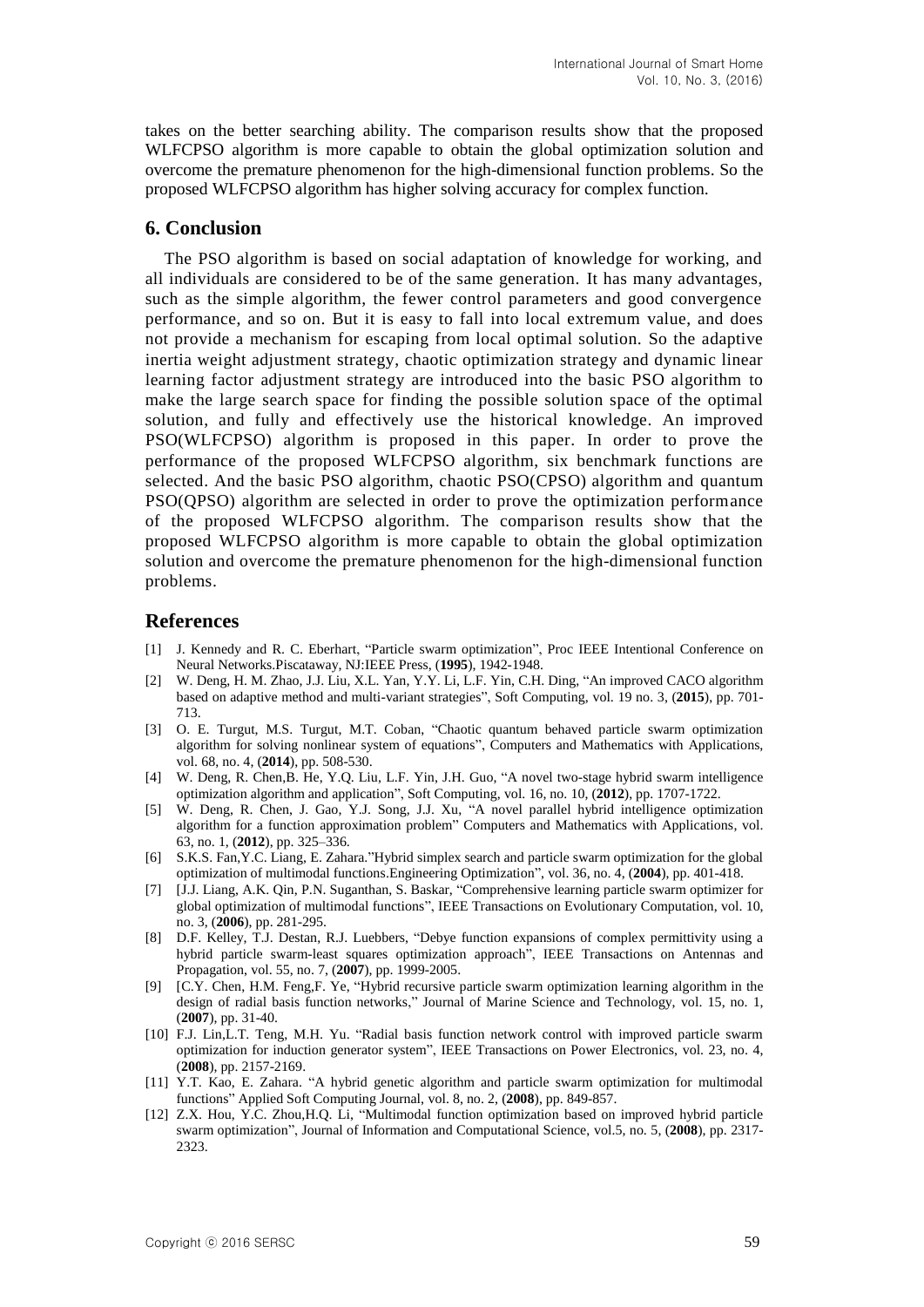- [13] J.H. Seo, C.H. Im, S.Y. Kwak, C.G. Lee, H.K. Jung, "An improved particle swarm optimization algorithm mimicking territorial dispute between groups for multimodal function optimization problems", IEEE Transactions on Magnetics, vol. 44, no. 6, (**2008**), pp. 1046-1049.
- [14] F. Han, Q.H. Ling. A new approach for function approximation incorporating adaptive particle swarm optimization and a priori information. Applied Mathematics and Computation, vol. 205, no. 2, (**2008**), pp. 792-798.
- [15] F.J. Lin,S.Y. Chen, L.T. Teng, H. Chu, "Recurrent functional-link-based fuzzy neural network controller with improved particle swarm optimization for a linear synchronous motor drive, "IEEE Transactions on Magnetics, vol. 45, no. 8, (**2009**), pp. 3151-3165.
- [16] L. Liu, J. Sun,D.X. Zhang, G.C. Du, J. Chen, W.B. Xu, "Culture conditions optimization of hyaluronic acid production by Streptococcus zooepidemicus based on radial basis function neural network and quantum-behaved particle swarm optimization algorithm", Enzyme and Microbial Technology, vol. 44, no. 1, (**2009**), pp. 24-32.
- [17] C.J. Lin, C.F. Wu, "An efficient symbiotic particle swarm optimization for recurrent functional neural fuzzy network design", International Journal of Fuzzy Systems, vol. 11, no. 4, (**2009**), pp. 262-271.
- [18] S.K.S. Fan, J.M. Chang, "Dynamic multi-swarm particle swarm optimizer using parallel PC cluster systems for global optimization of large-scale multimodal functions", Engineering Optimization, vol. 42, no. 5, (**2010**), pp. 431-451.
- [19] M. Neyestani, M.M. Farsangi, H. Nezamabadi-Pour, "A modified particle swarm optimization for economic dispatch with non-smooth cost functions", Engineering Applications of Artificial Intelligence, vol. 23, no.7, (**2010**), pp. 1121-1126.
- [20] S.N. Qasem, S.M. Shamsuddin, "Radial basis function network based on time variant multi-objective particle swarm optimization for medical diseases diagnosis", Applied Soft Computing Journal., vol. 11, no. 1, (**2011**), pp. 1427-1438.
- [21] N. Tian, J. Sun, W.B. Xu, C.H. Lai, "Estimation of unknown heat source function in inverse heat conduction problems using quantum-behaved particle swarm optimization", International Journal of Heat and Mass Transfer, vol. 54 no. 17-18, (**2011**), pp: 4110-4116.
- [22] Y.T. Juang, S.J. Tung,H.C. Chiu, "Adaptive fuzzy particle swarm optimization for global optimization of multimodal functions", Information Sciences., vol. 181, no. 20, (**2011**), pp. 4539-4549.
- [23] K. Vaisakh, L.R. Srinivas,K. Meah, "Genetic evolving ant direction particle swarm optimization algorithm for optimal power flow with non-smooth cost functions and statistical analysis",Applied Soft Computing Journal.,vol. 13, no. 12, (**2013**), pp. 4579-4593.
- [24] P. Ganeshkumar, C. Rani, S.N. Deepa. Formation of fuzzy if-then rules and membership function using enhanced particle swarm optimization. International Journal of Uncertainty, Fuzziness and Knowlege-Based Systems, 21(1):103-126(**2013**)
- [25] K. Tatsumi, T. Ibuki, T. Tanino, "A chaotic particle swarm optimization exploiting a virtual quartic objective function based on the personal and global best solutions", Applied Mathematics and Computation, vol. 219, no. 17, (**2013**), pp. 8991-9011.
- [26] S.N. Qasem, S.M. Shamsuddin, S.Z.M. Hashim, M. Darus, E. Al-Shammari, "Memetic multiobjective particle swarm optimization-based radial basis function network for classification problems", Information Sciences, vol. 239, (**2013**), pp. 165-190.
- [27] B. Jiang, N. Wang, L.P. Wang, "Particle swarm optimization with age-group topology for multimodal functions and data clustering", Communications in Nonlinear Science and Numerical Simulation, 18(11):3134-3145(**2013**)
- [28] M.S. Li, X.Y. Huang,H.S. Liu, B.X. Liu, Y. Wu, "Prediction of the gas solubility in polymers by a radial basis function neural network based on chaotic self-adaptive particle swarm optimization and a clustering method", Journal of Applied Polymer Science, vol. 130, no. 5, (**2013**), pp. 3825-3832.
- [29] G.Z. Tan, K. Bao, R.M. Rimiru, "A composite particle swarm algorithm for global optimization of multimodal functions", Journal of Central South University, vol. 21, no. 5, (**2014**), pp. 1871-1880.
- [30] P. Rabanal, I. Rodríguez,F. Rubio, "Parallelizing Particle Swarm Optimization in a functional programming environment", Algorithms, vol. 7 no. 4, (**2014**), pp. 554-581.
- [31] J.N. Lu,H.P. Hu,Y.P. Bai, "Generalized radial basis function neural network based on an improved dynamic particle swarm optimization and AdaBoost algorithm", Neurocomputing, vol. 152, (**2015**), pp. 305-315.
- [32] S.W. Yu, K. Wang,Y.M. Wei, "A hybrid self-adaptive Particle Swarm Optimization-Genetic Algorithm-Radial Basis Function model for annual electricity demand prediction", Energy Conversion and Management, vol. 91, (**2015**), pp. 176-185.
- [33] M.S. Li, X.Y. Huang, H.S. Liu, B.X. Liu, Y. Wu, L.J. Wang, "Solubility prediction of supercritical carbon dioxide in 10 polymers using radial basis function artificial neural network based on chaotic selfadaptive particle swarm optimization and K-harmonic means", RSC Advances, vol. 5, no. 56, (**2015**), pp. 45520-45527.
- [34] K.A. Abuhasel, A.M. Iliyasu, C. Fatichah, "A hybrid particle swarm optimization and neural network with fuzzy membership function technique for epileptic seizure classification", Journal of Advanced Computational Intelligence and Intelligent Informatics, vol. 19, no. 3, (**2015**), pp. 447-455.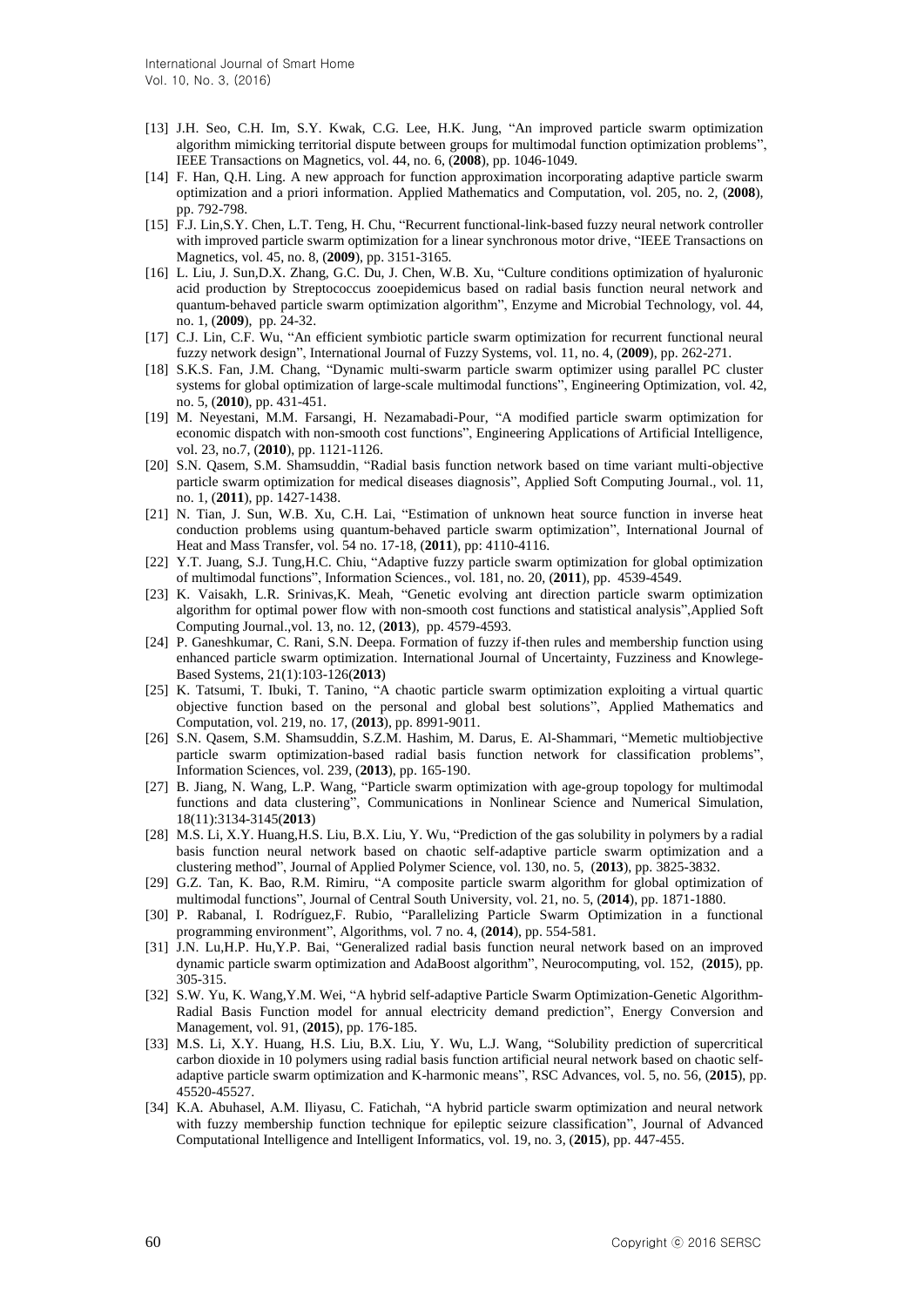[35] W.D. Chang, "A modified particle swarm optimization with multiple subpopulations for multimodal function optimization problems", Applied Soft Computing Journal, vol. 33, no. 5, (**2015**), pp. 170-182.

## **Author**



**Liu Yi** is a Doctor, received the Doctor degree in Industrial engineering from Wuhan University of Technology in 2014, Wuhan, China. The main research directions: Advanced manufacturing system, Multi-agent systems and other Artificial Intelligence.